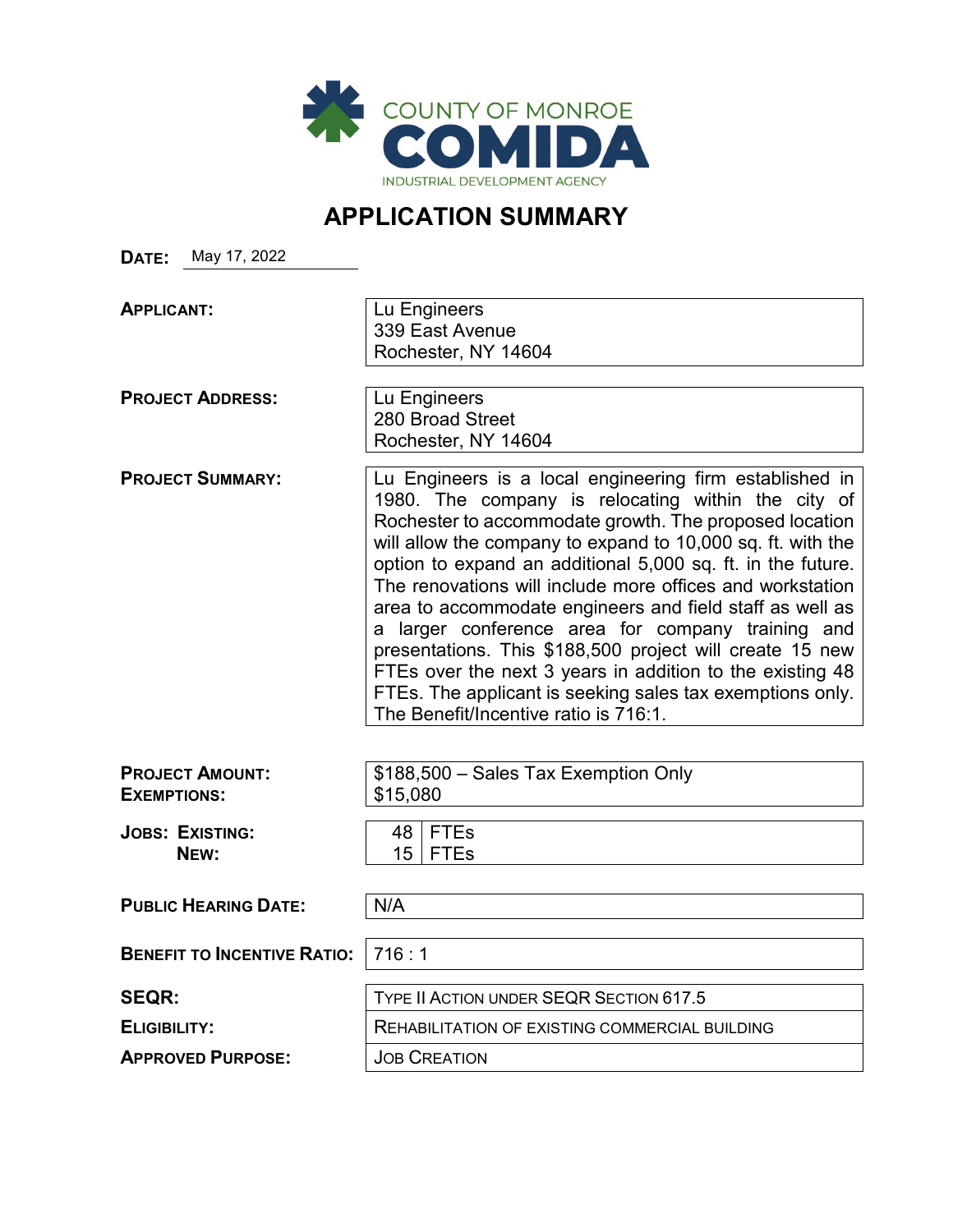



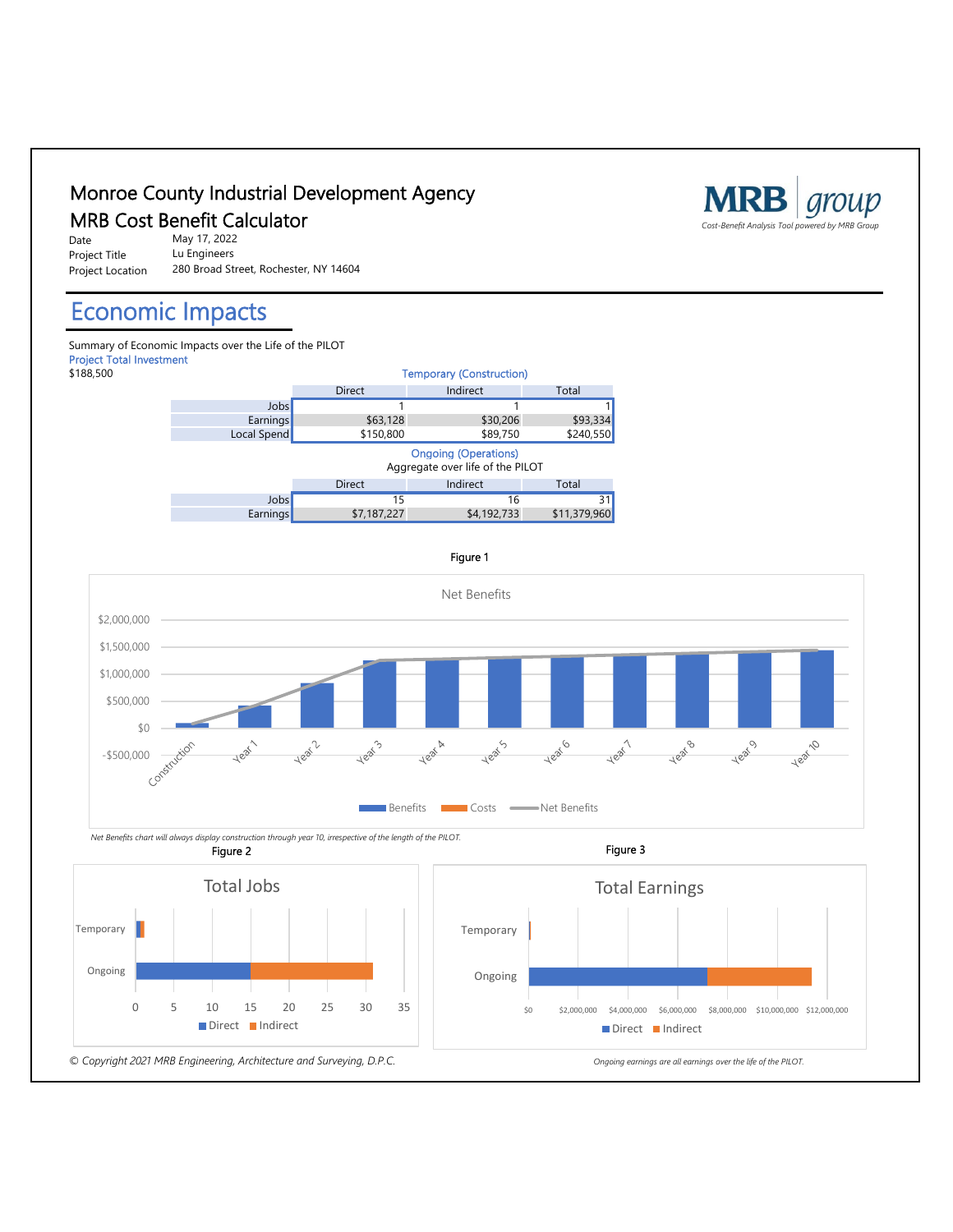# Fiscal Impacts



Estimated Costs of Exemptions Nominal Value **Discounted Value Discounted Value** \*

| <b>Property Tax Exemption</b>          | \$0      | \$0      |
|----------------------------------------|----------|----------|
| Sales Tax Exemption                    | \$15,080 | \$15,080 |
| Local Sales Tax Exemption              | \$7,540  | \$7,540  |
| <b>State Sales Tax Exemption</b>       | \$7.540  | \$7,540  |
| Mortgage Recording Tax Exemption       | \$0      | \$0      |
| Local Mortgage Recording Tax Exemption | \$0      | \$0      |
| State Mortgage Recording Tax Exemption | \$0      | \$0      |
| <b>Total Costs</b>                     | \$15,080 | \$15,080 |

#### State and Local Benefits

|                                       | <b>Nominal Value</b> | Discounted Value* |
|---------------------------------------|----------------------|-------------------|
| <b>Local Benefits</b>                 | \$11,553,607         | \$10,265,919      |
| To Private Individuals                | \$11,473,294         | \$10,194,557      |
| <b>Temporary Payroll</b>              | \$93,334             | \$93,334          |
| Ongoing Payroll                       | \$11,379,960         | \$10,101,223      |
| Other Payments to Private Individuals | \$0                  | \$0               |
| To the Public                         | \$80,313             | \$71,362          |
| Increase in Property Tax Revenue      | \$0                  | \$0               |
| Temporary Jobs - Sales Tax Revenue    | \$653                | \$653             |
| Ongoing Jobs - Sales Tax Revenue      | \$79.660             | \$70.709          |
| Other Local Municipal Revenue         | \$0                  | \$0               |
| <b>State Benefits</b>                 | \$596,611            | \$530,117         |
| To the Public                         | \$596,611            | \$530,117         |
| Temporary Income Tax Revenue          | \$4,200              | \$4,200           |
| Ongoing Income Tax Revenue            | \$512,098            | \$454,555         |
| Temporary Jobs - Sales Tax Revenue    | \$653                | \$653             |
| Ongoing Jobs - Sales Tax Revenue      | \$79,660             | \$70,709          |
| Total Benefits to State & Region      | \$12,150,218         | \$10,796,036      |

### Benefit to Cost Ratio

|                    |       | Benefit*     | Cost*    | Ratio  |
|--------------------|-------|--------------|----------|--------|
|                    | Local | \$10,265,919 | \$7,540  | 1362:1 |
|                    | State | \$530,117    | \$7,540  | 70:1   |
| <b>Grand Total</b> |       | \$10,796,036 | \$15,080 | 716:1  |

\*Discounted at 2%

0

Additional Comments from IDA

Does the IDA believe that the project can be accomplished in a timely fashion? Yes

*© Copyright 2021 MRB Engineering, Architecture and Surveying, D.P.C.*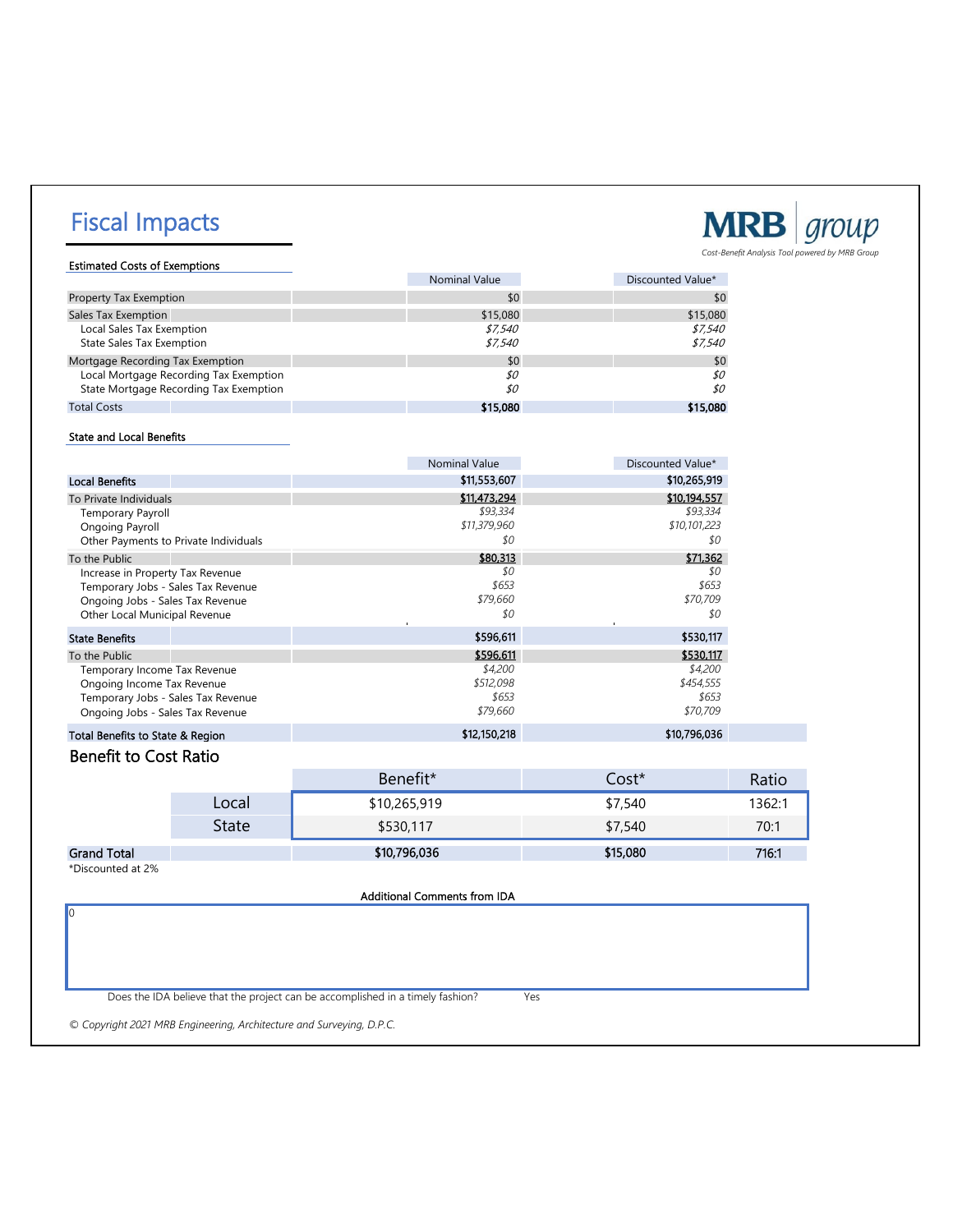

## **APPLICATION SUMMARY**

**DATE:** May 17, 2022 **APPLICANT:** Ambassador Union Street, LLC 19 Glen Valley Drive Penfield, NY 14526 **PROJECT LOCATION:** 86 & 84 South Union Street Rochester, NY 14607 **PROJECT SUMMARY:** Ambassador Union Street, LLC is proposing the renovation of the existing Ambassador apartment building and neighboring multi-unit house to a 90 room Marriott Tribute Portfolio Hotel in downtown Rochester. The City of Rochester is supportive of this project. This building is over 99 years old and is in need of major renovations in order for it to comply with modern building code regulations. The new hotel will be located in the Neighborhood of Play. The building is located in a distressed census tract (16.5% unemployment rate and 23.2% at or below poverty level), and therefore qualifies. The applicant plans to create 23 new FTEs over three years, in addition to the 2 existing FTEs. The \$20 million project is seeking a real property tax abatement, mortgage recording tax and sales tax exemption. The cost benefit ratio is 16:1. **PROJECT AMOUNT:**  $\left| \frac{$20.000.000}{2} \right|$  Lease/Leaseback with Abatement \$744,000 Sales Tax Exemption \$112,500 Mortgage Recording Tax Exemption **JOBS: EXISTING:**<br> **NEW:**<br> **P** 23 FTES **NEW:** 23 FTEs REQUIREMENT: 1 | 1 | FTES **PUBLIC HEARING DATE:** May 12, 2022 **BENEFIT TO INCENTIVE RATIO:** 16:1 **SEQR:** REVIEWED AND PROCESS IS COMPLETE. **ELIGIBILITY:** REQUESTED SERVICES WITH INCREASE TO TAX REVENUE BASE **APPROVED PURPOSE:**  $\vert$  JOB CREATION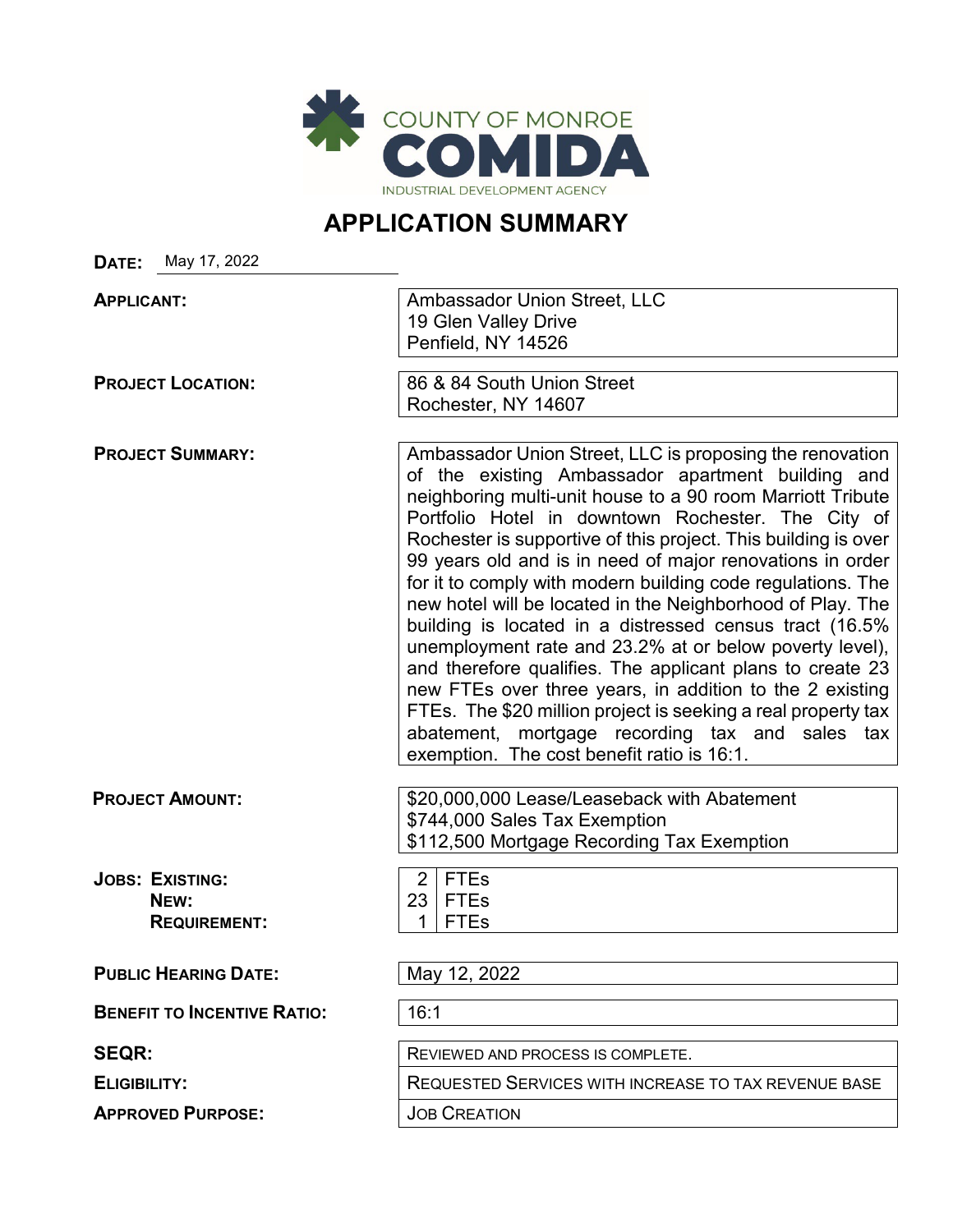### Monroe County Industrial Development Agency

Date Project Title Project Location

May 17, 2022 Ambassador Union Street, LLC 86 & 84 South Union Street, Rochester, NY 14607

## Economic Impacts

Summary of Economic Impacts over the Life of the PILOT Project Total Investment<br>\$20,000,000





 *Net Benefits chart will always display construction through year 10, irrespective of the length of the PILOT.* Figure 2



Figure 3





#### Figure 1